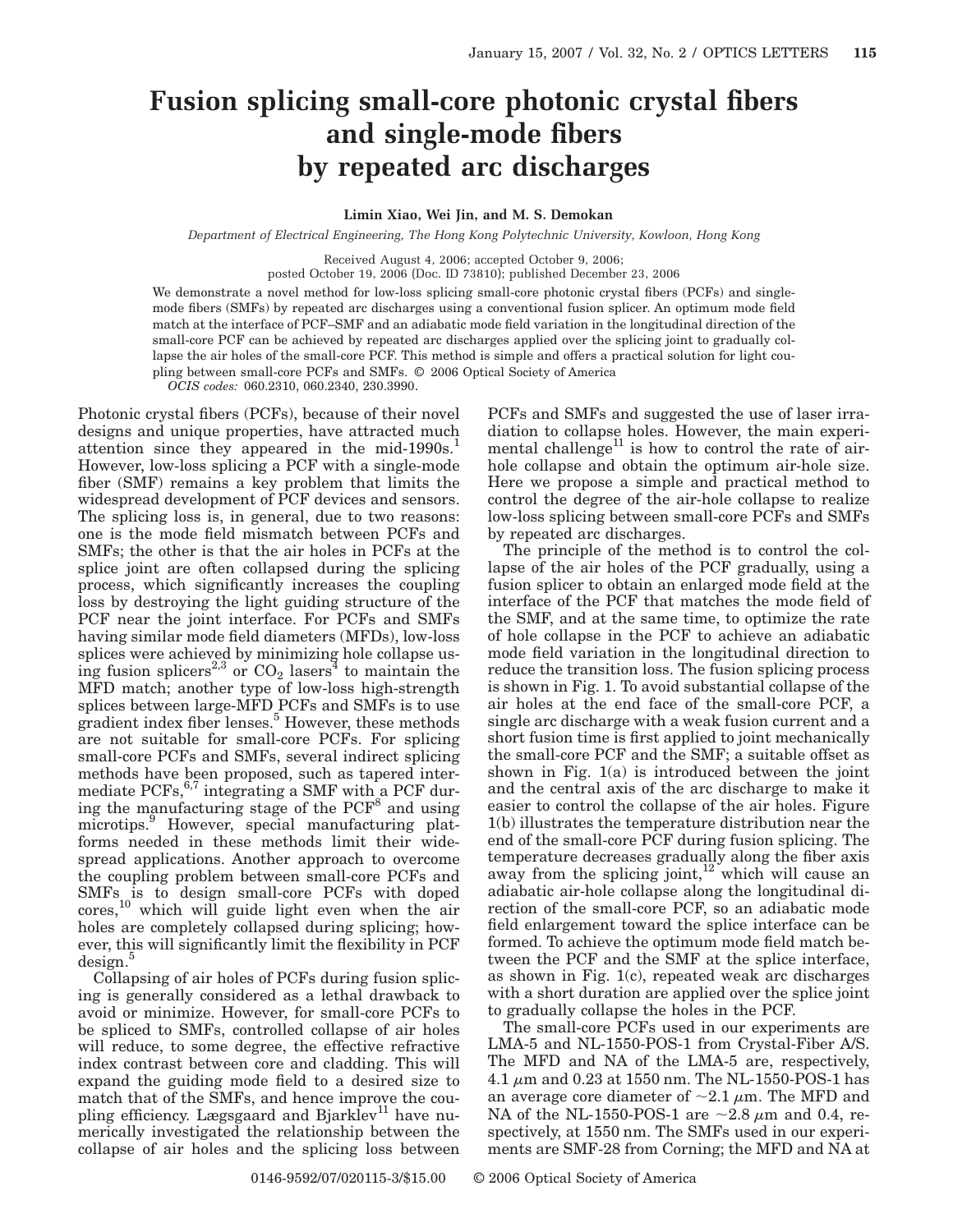

Fig. 1. Illustration of the fusion splicing process: (a) splicing a small-core PCF and a SMF with an offset of the joint to the central axis of arc discharge; (b) the temperature distribution field along the longitudinal direction of the smallcore PCF when fusion splicing; (c) a side view of an optimum mode field match at the interface of PCF–SMF and an adiabatic mode field expansion in the longitudinal direction of the small-core PCF.

1550 nm are  $\sim$ 10.4  $\mu$ m and 0.14, respectively. The butt-coupling loss from SMF-28 to LMA-5 and to NL-1550-POS-1 were experimentally measured to be, respectively, 3.62 and 6.30 dB at 1550 nm, which agree well with the theoretically estimated values of 3.32 dB (Ref. 9) and 5.98 dB. These results indicate that the main loss mechanism is due to the poor mode match between the small-core PCFs and the SMFs.

An Ericsson FSU-975 fusion splicer was used to splice small-core PCFs and SMF-28 fibers. During prefusion, the fiber ends are cleaned by low-level heating, and the main fusion parameters are fusion time 2 and fusion current 2, which are the duration and magnitude of discharge current applied to the electrodes when the two fiber ends are pushed together. Hence we set the fusion time 1 and 3 to zero and then set fusion time 2 to 0.3 s and varied fusion current 2 to perform discharge tests. The prefusion current was set to 5.0 mA instead of 10 mA to avoid significant heat collapse of the holes at the PCF end face. We set the center position to 205, corresponding to an offset distance of 50  $\mu$ m and set the overlap to  $1 \mu m$  (instead of 10  $\mu$ m) to avoid destroying the structure of the PCF during fusion splicing.

The splicing between the LMA-5 and the SMF-28 fibers was first investigated. To illustrate the degree of air-hole collapse, we first observed the end face of the LMA-5 by a scanning electron microscope (SEM) after a different number of arc discharges. The fusion current used was 10.0 mA. By withdrawing the SMF just before the start of the arc discharge, the end face of the LMA-5 fiber was not spliced to the SMF-28 but was only heated by a weak arc discharge that caused the air-hole's collapse to some degree, then we continued to repeatedly apply the same arc discharges to heat the LMA-5. Figures  $2(a)-2(d)$  show the SEM images of the MLA-5 end face after, respectively, two, five, seven, and nine discharges; the time gap between two consecutive discharges is 2 s. We observed that the average hole diameter was  $0.83 \mu m$  when the number of arc discharges was 2, the hole shrunk to 0.70 and 0.24  $\mu$ m after five and seven discharges; almost all the holes are closed after nine discharges.

We then performed fusion splicing between LMA-5 and SMF-28. It should be mentioned that the collapse of holes is expected, for the same number of discharges, to be slower during the actual splicing process. This is because more heat will apply to the end of the LMA-5 due to the exposure of the end face when they are not fused together. The splicing losses measured at 1550 nm, for light propagating from SMF-28 to LMA-5, as functions of the number of discharges and the fusion current, are shown in Fig. 3(a). The splicing losses, after a single discharge, are, respectively, 3.38, 3.19, and 2.77 dB for fusion currents of 9.5, 10, and 11 mA. The single discharge splice loss for 11 mA fusion current is considerably lower than the theoretical value (3.32 dB). This is because of the hole collapse induced by the relatively larger current, which enlarges the mode field area and makes it match more to that of the SMF. However, it is difficult to achieve optimal hole collapse and hence minimum splice loss. It would be much easier to apply repeated weak discharges and to optimize the splice loss by controlling the number of discharges. It can be seen from Fig. 3(a) that, for fusion currents of 9.5, 10.0, and 11 mA, the minimum splice loss of 1.1, 0.9, and 1.8 dB can be obtained after 23, 13, and 4 arc discharges. Figure 4 shows that the side views of the splicing joints with 10.0 mA discharge current after 1, 13, and 21 times of dis-



Fig. 2. End views of the LMA-5 after (a) two, (b) five, (c) seven, and (d) nine discharges. The fusion time, current, and offset distance are, respectively, 0.3 s, 10 mA, and  $50 \mu m$ .